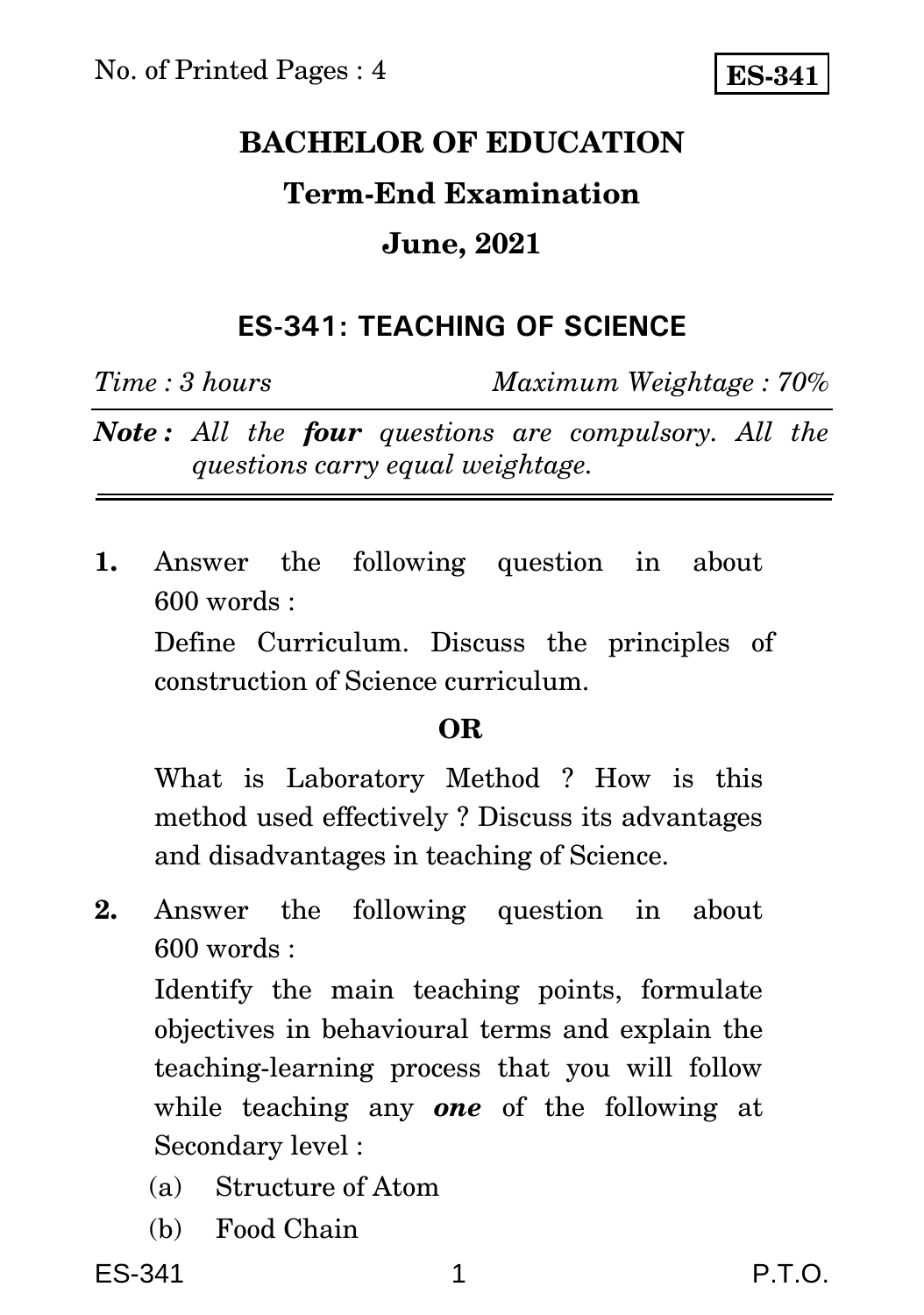- **3.** Write short notes on any *four* of the following in about 150 words each :
	- (a) Instructional objectives
	- (b) Importance of Evaluation and Assessment
	- (c) Remedial Teaching
	- (d) Teaching of 'Avogadro's Number'
	- (e) Teaching of 'Conservation of Resources'
	- (f) Teaching of 'Refraction of Light'
- **4.** Answer the following question in about 600 words :

Discuss the importance of Science Laboratory in Science teaching. Discuss the deficiencies in your school's Science Laboratory and suggest improvements for the benefit of learning Science.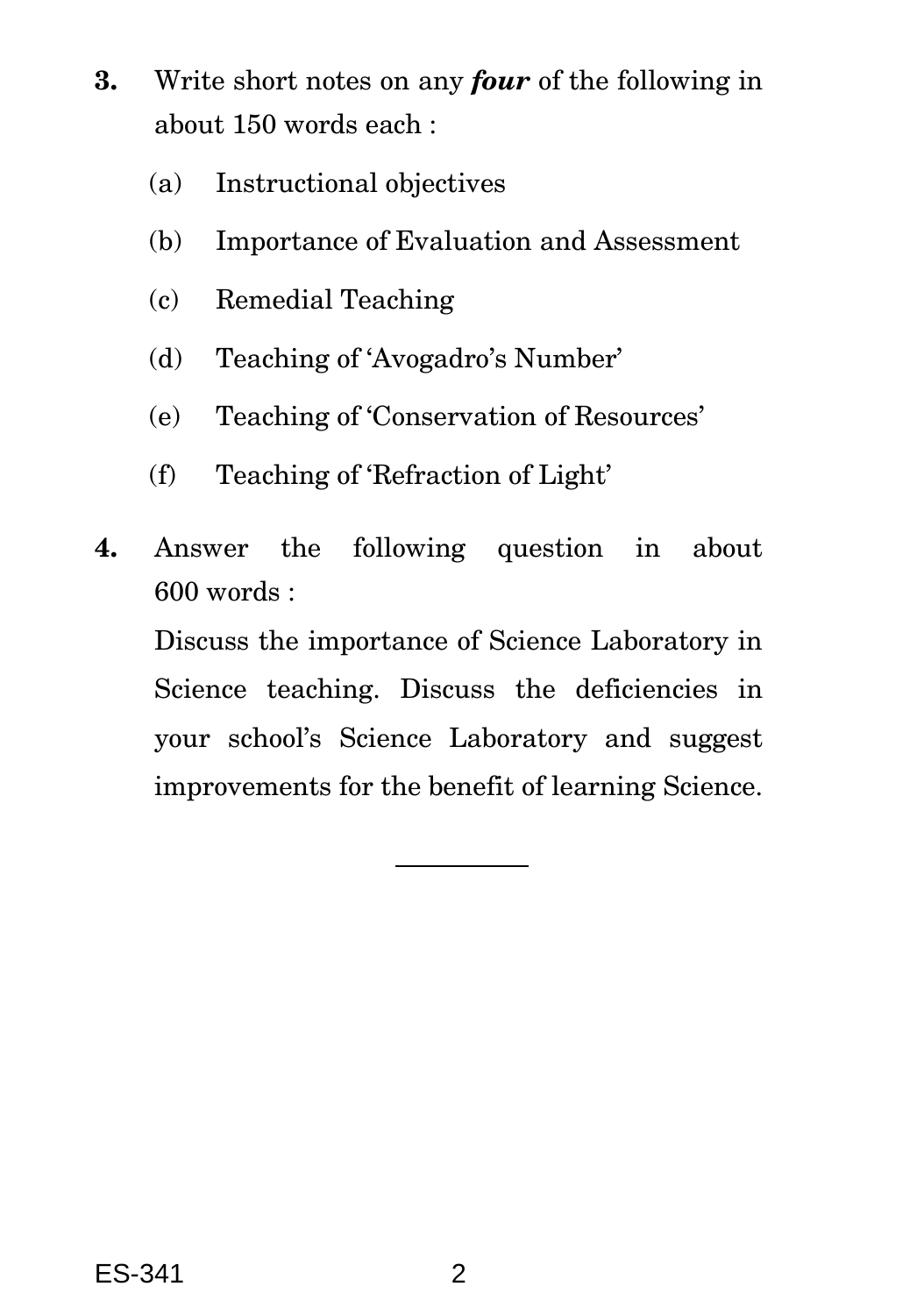## ई.एस.-341

# शिक्षा में स्नातक उपाधि सत्रांत परीक्षा जून, 2021

### $\frac{1}{2}$ .एस.-341 : विज्ञान शिक्षण

समय : 3 घण्टे अधिकतम् भारिता • 70% नोट : सभी चारों प्रश्न अनिवार्य हैं । सभी प्रश्नों की भारिता समान है ।

निम्नलिखित प्रश्न का उत्तर लगभग 600 शब्दों में दीजिए:  $\mathbf{1}$ . पाठ्यक्रम को परिभाषित कीजिए । विज्ञान पाठ्यक्रम के निर्माण के सिद्धान्तों की चर्चा कीजिए ।

#### अथवा

प्रयोगशाला विधि क्या है ? इस विधि का प्रभावी उपयोग कैसे करेंगे ? विज्ञान शिक्षण में इसके लाभ व हानियों की चर्चा कीजिए ।

- निम्नलिखित प्रश्न का उत्तर लगभग 600 शब्दों में दीजिए:  $2.$ निम्नलिखित में से किसी *एक* का माध्यमिक स्तर पर शिक्षण करते समय आपके द्वारा पहचाने जाने वाले मुख्य शिक्षण बिन्दओं, व्यावहारिक शब्दावली में उद्देश्य निर्माण तथा शिक्षण-अधिगम प्रक्रिया की व्याख्या कीजिए :
	- (क) परमाण संरचना
	- (ख) आहार शृंखला